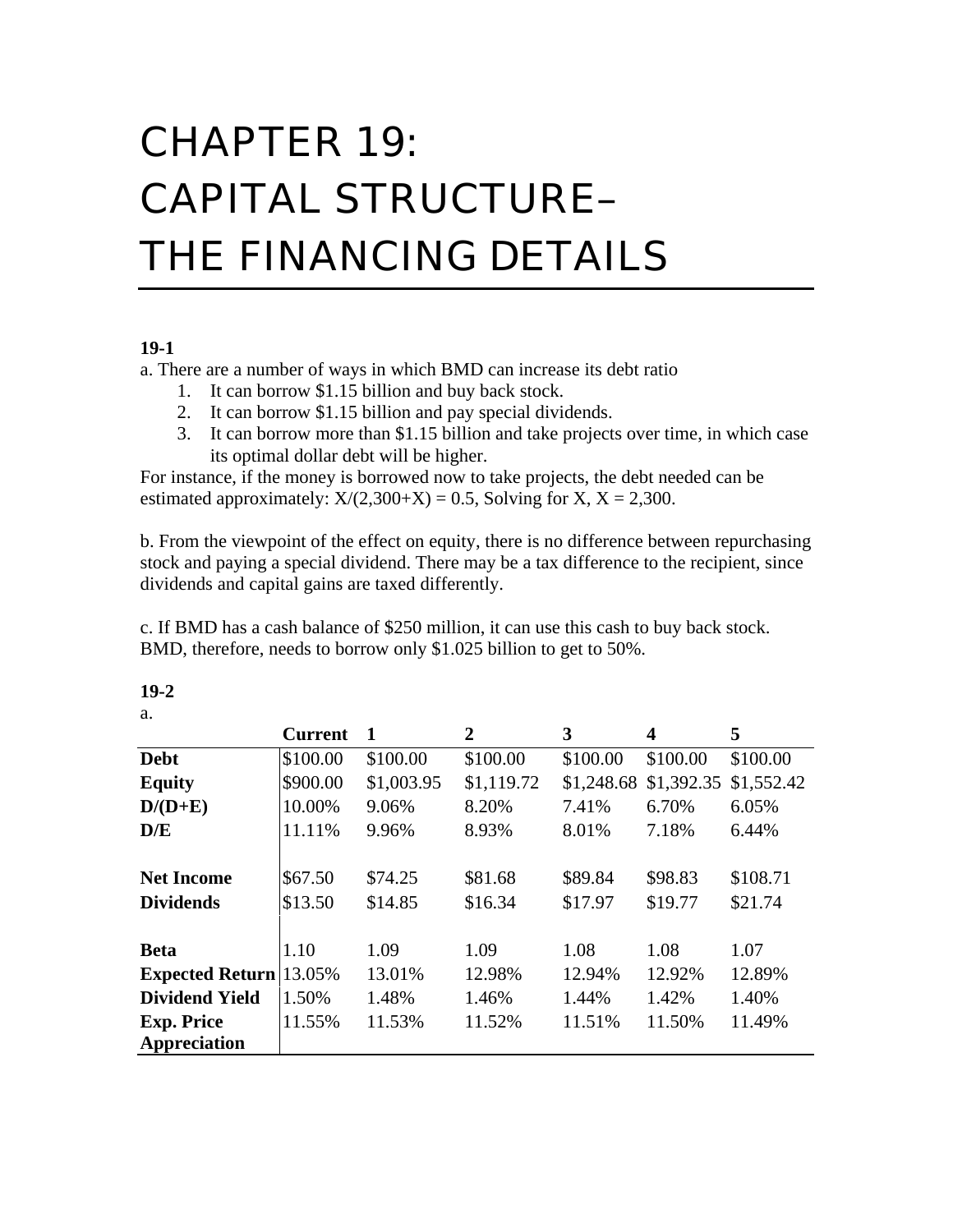| b.                    |       |         |               |        |                |        |                           |        |                           |                             |               |            |
|-----------------------|-------|---------|---------------|--------|----------------|--------|---------------------------|--------|---------------------------|-----------------------------|---------------|------------|
| b.)                   |       | Current | $\mathbf{1}$  |        | $\overline{2}$ |        | 3                         |        | $\overline{4}$            |                             | 5             |            |
| Debt                  | \$    | 100.00  | $\mathcal{S}$ | 100.00 | $\mathcal{S}$  | 100.00 | \$                        | 100.00 | \$                        | 100.00                      | $\mathcal{S}$ | 100.00     |
| Equity                | \$    | 900.00  | \$            | 940.93 | $\mathcal{S}$  | 978.71 |                           |        |                           | $$1,012.06 \  \$ $1,039.43$ |               | \$1,059.00 |
| $D/(D+E)$             |       | 10.00%  | 9.61%         |        | 9.27%          |        |                           | 8.99%  |                           | 8.78%                       |               | 8.63%      |
| D/E                   |       | 11.11%  |               | 10.63% |                | 10.22% |                           | 9.88%  |                           | 9.62%                       |               | 9.44%      |
|                       |       |         |               |        |                |        |                           |        |                           |                             |               |            |
| Net Income            | \$    | 67.50   | \$            | 74.25  | $\mathcal{S}$  | 81.68  | $\boldsymbol{\mathsf{S}}$ | 89.84  | $\boldsymbol{\mathsf{S}}$ | 98.83                       | $\mathcal{S}$ | 108.71     |
| Dividends             | \$    | 27.00   | \$            | 29.70  | $\mathcal{S}$  | 32.67  | \$                        | 35.94  | $\mathcal{S}$             | 39.53                       | $\mathcal{S}$ | 43.48      |
| <b>Stock Buybacks</b> |       |         | \$            | 49.52  | $\mathcal{S}$  | 55.16  | $\mathcal{S}$             | 61.41  | \$                        | 68.34                       | $\mathcal{S}$ | 76.02      |
|                       |       |         |               |        |                |        |                           |        |                           |                             |               |            |
| Beta                  | 1.10  |         | 1.10          |        | 1.09           |        | 1.09                      |        | 1.09                      |                             | 1.09          |            |
| Expected              |       | 13.05%  |               | 13.03% |                | 13.02% |                           | 13.01% |                           | 13.00%                      |               | 12.99%     |
| Return                |       |         |               |        |                |        |                           |        |                           |                             |               |            |
| Dividend              | 3.00% |         | 3.16%         |        | 3.34%          |        |                           | 3.55%  |                           | 3.80%                       |               | 4.11%      |
| Yield                 |       |         |               |        |                |        |                           |        |                           |                             |               |            |
| Exp. Price            |       | 10.05%  | 9.88%         |        | 9.68%          |        |                           | 9.46%  |                           | 9.20%                       |               | 8.89%      |
| Appr.                 |       |         |               |        |                |        |                           |        |                           |                             |               |            |

To estimate the stock bought back in year 1, estimate first the value of the equity at the end of year 1, which will be \$ 900 (1.1005). Then take 5% of that number, since the buyback occurs at the end of the year.

# **19-3**

The solution to this problem is similar to that of problem 2, except that dividends are constant in this case.

|           | $a)$ If the existing policy of paying \$ 50 million in dividends is continued. |            |              |                        |                                       |              |
|-----------|--------------------------------------------------------------------------------|------------|--------------|------------------------|---------------------------------------|--------------|
|           | Current                                                                        | 1          |              |                        | 4                                     | 5            |
| Debt      | \$5,000.00                                                                     | \$5,000.00 | \$5,000.00   |                        | $$5,000.00 \,   \, $5,000.00 \,   \,$ | \$5,000.00   |
| Equity    | $500.00$ \ \$<br>\$                                                            | 518.00     | 537.43<br>\$ | \$                     | 581.04                                | 605.48<br>\$ |
| $D/(D+E)$ | 90.91%                                                                         | 90.61%     | 90.29%       | 89.95%                 | 89.59%                                | 89.20%       |
| D/E       | 1000.00%                                                                       | 965.25%    | 930.35%      | 895.41%                | 860.52%                               | 825.79%      |
| Dividends | \$                                                                             | 50.00      | \$<br>50.00  | $\mathcal{S}$<br>50.00 | 50.00<br>$\vert$ \$                   | \$<br>50.00  |
| Beta      | 1.20                                                                           | 1.16       | 1.13         | 1.09                   | 1.06                                  | 1.02         |
| Expected  | 13.60%                                                                         | 13.40%     | 13.21%       | 13.01%                 | 12.81%                                | 12.61%       |
| Return    |                                                                                |            |              |                        |                                       |              |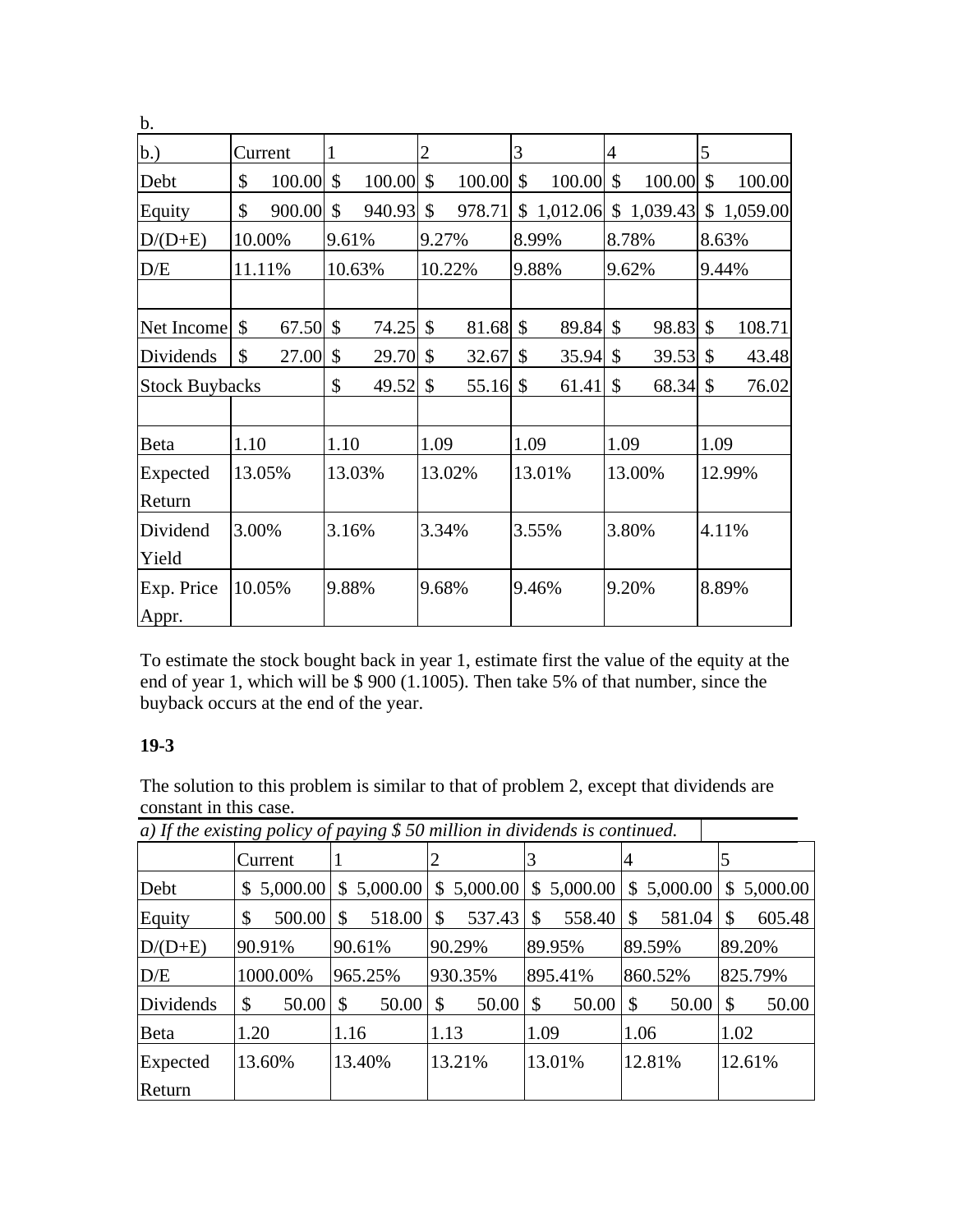| Dividend            | 10.00% | 19.65% | 19.30% | 8.95% | 8.61% | 8.26% |
|---------------------|--------|--------|--------|-------|-------|-------|
| Yield               |        |        |        |       |       |       |
| Exp. Price<br>Appr. | 3.60%  | 3.75%  | 3.90%  | 4.05% | 4.21% | 4.36% |

b. When dividends drop to zero, the debt ratio drops faster. However, starting from a ratio of 90.91%, it is necessary to adopt more drastic strategies such as buying back equity to reach the desired debt-equity ratio of 30%.

|              | Current      |              | 2                      | 3            | 4            | 5                       |
|--------------|--------------|--------------|------------------------|--------------|--------------|-------------------------|
| Debt         | \$5,000.00   | \$5,000.00   | 5,000.00<br>\$         | \$5,000.00   | \$5,000.00   | \$<br>5,000.00          |
| Equity       | \$<br>500.00 | 568.00<br>\$ | 641.40<br>$\mathbb{S}$ | 720.63<br>\$ | 806.16<br>\$ | 898.47<br><sup>\$</sup> |
| $D/(D+E)$    | 90.91%       | 89.80%       | 88.63%                 | 87.40%       | 86.12%       | 84.77%                  |
| D/E          | 1000.00%     | 880.28%      | 779.54%                | 693.83%      | 620.23%      | 556.50%                 |
| Dividends    | \$           | \$           | \$<br>-                | \$           | \$           | \$                      |
| <b>B</b> eta | 1.20         | 1.08         | 0.97                   | 0.89         | 0.81         | 0.74                    |
| Expected     | 13.60%       | 12.92%       | 12.35%                 | 11.87%       | 11.45%       | 11.09%                  |
| Return       |              |              |                        |              |              |                         |
| Dividend     | 0.00%        | 0.00%        | 0.00%                  | 0.00%        | 0.00%        | 0.00%                   |
| Yield        |              |              |                        |              |              |                         |
| Exp. Price   | 13.60%       | 12.92%       | 12.35%                 | 11.87%       | 11.45%       | 11.09%                  |
| Appr.        |              |              |                        |              |              |                         |

The information on growth rates in operating income and depreciation could be used, if desired, to obtain a different estimate of the market value of equity.

## **19-4**

a. Current Return on Capital =  $EBIT(1-t)/(BV:D+E) = 300 (1-.4) / (1.000 + 2.000) =$ 6.00%

Current Cost of Equity =  $7\% + 1.30$  (5.5%) = 14.15%

Cost of Capital =  $14.15\%$  (4,000/5,000) + 8% (1-.4) (1,000/5,000) = 12.28%

Given that the return on capital is less than the cost of capital, DGF Corporation should try to increase its debt ratio by buying back stock or paying dividends, unless it expects future projects to earn more than its expected cost of capital (11.28%) - i.e, 1% less than the current cost of capital.

b. I would consider future investment opportunities and the volatility of operating income in making this decision. If I expect future projects to be better than existing projects, I would be more inclined toward recommending borrowing money / taking projects.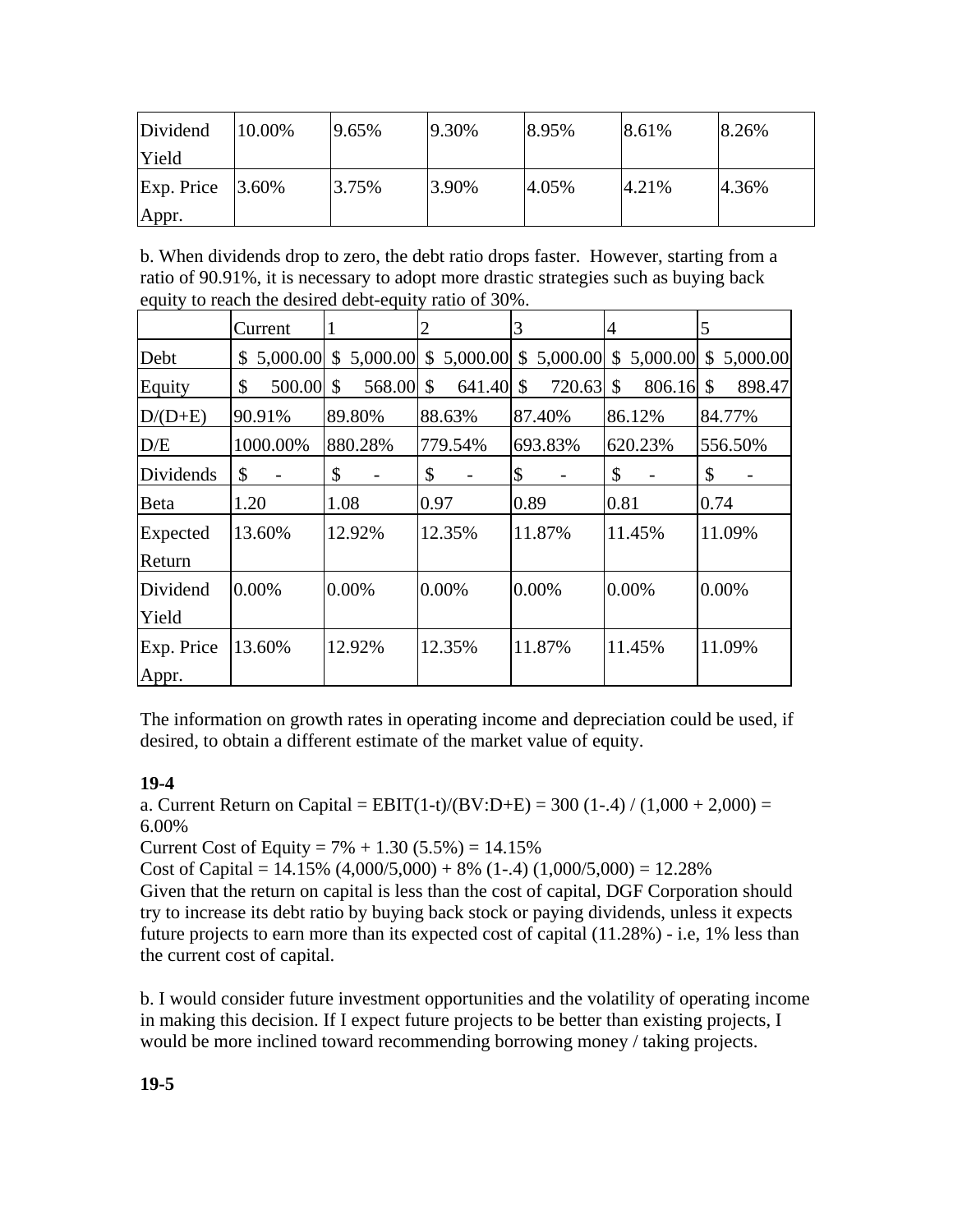To advise STL Corporation on designing debt, I would need to get information on the types of assets/projects that they plan to finance with the debt.

In particular, I would need to know the following:

- 1. Are the projects short-term or long-term?
- 2. What is the pattern of cash flows on these projects?
- 3. Are these cash flows stable or volatile?
- 4. What currency will these cash flows be in?
- 5. What other factors (economy, industry-specific facts) affect cash flows?

#### **19-6**

a. Given that the projects are long-term and require large initial investments, I would suggest long-term debt.

b. Since the cash flows are the local currencies, I would suggest that the debt also be in local currencies.

c. Since future cash flows will depend upon the growth of the emerging markets, I would be more likely to use convertible debt.

| Year | <b>Equity</b> | <b>Debt</b> | Firm    | <b>Long Bond</b> | <b>GNP</b> | <b>Dollar</b> | <b>Inflation</b> |
|------|---------------|-------------|---------|------------------|------------|---------------|------------------|
|      |               |             | Value   | Rate             | Growth     |               | Rate             |
| 1985 | \$1,825       | \$436       | \$2,261 | 11.40%           | 6.44%      | 125.95        | 3.50%            |
| 1986 | \$2,261       | \$632       | \$2,893 | 9.00%            | 5.40%      | 112.89        | 1.90%            |
| 1987 | \$2,390       | \$795       | \$3,185 | 9.40%            | 6.90%      | 95.88         | 3.70%            |
| 1988 | \$1,961       | \$655       | \$2,616 | 9.70%            | 7.89%      | 95.32         | 4.10%            |
| 1989 | \$2,260       | \$836       | \$3,096 | 9.30%            | 7.23%      | 102.26        | 4.80%            |
| 1990 | \$1,876       | \$755       | \$2,631 | 9.30%            | 5.35%      | 96.25         | 5.40%            |
| 1991 | \$2,010       | \$795       | \$2,805 | 8.80%            | 2.88%      | 98.82         | 4.20%            |
| 1992 | \$2,589       | \$833       | \$3,422 | 8.10%            | 6.22%      | 104.58        | 3.00%            |
| 1993 | \$3,210       | \$649       | \$3,859 | 7.20%            | 5.34%      | 105.22        | 3.00%            |
| 1994 | \$3,963       | \$1,053     | \$5,016 | 8.00%            | 5.97%      | 98.6          | 2.60%            |

#### **19-7**

J.

a. To estimate the duration, we regress changes in firm value against changes in the long bond rate.

| <b>Change in Firm Value</b> | <b>Change in Long Bond Rate</b> |
|-----------------------------|---------------------------------|
| 27.95%                      | $-2.40%$                        |
| 10.09%                      | 0.40%                           |
| $-17.86%$                   | 0.30%                           |
| 18.35%                      | $-0.40%$                        |
| $-15.02%$                   | $0.00\%$                        |
| 6.61%                       | $-0.50%$                        |
| 22.00%                      | $-0.70%$                        |
| 12.77%                      | $-0.90%$                        |
|                             |                                 |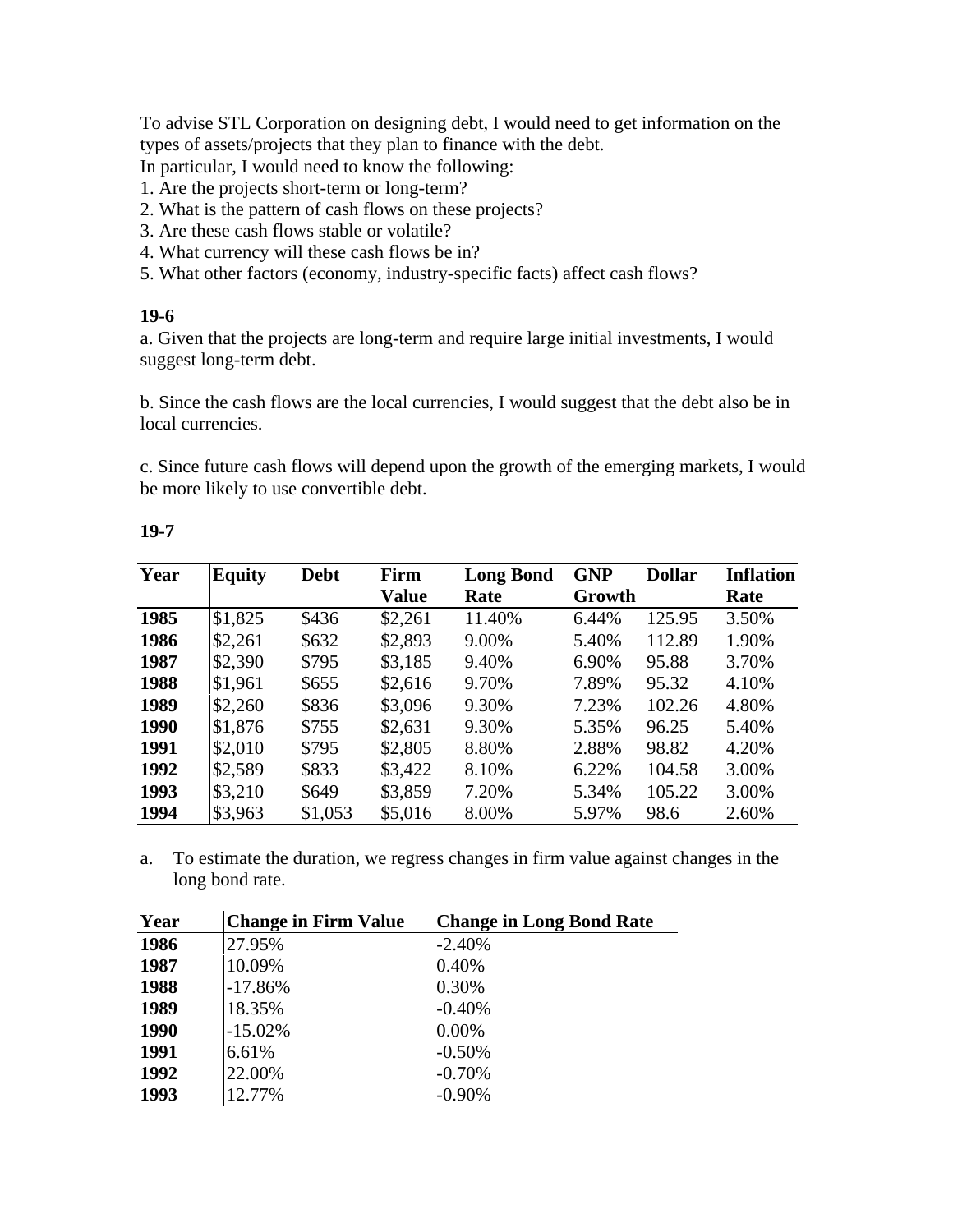| 1994 | 29.98% | 0.80% |
|------|--------|-------|
|------|--------|-------|

Change in Firm Value  $= 0.08 - 6.51$  (Change in Long Bond Rate) The t statistics for the slope coefficient is only 1.01; it is not statistically significant. The estimate of the duration is 6.5 years.

b. To estimate the cyclicality, we regress changes in firm value against GNP growth rates.

| Year | Change in         | <b>GNP</b> |
|------|-------------------|------------|
|      | <b>Firm Value</b> | Growth     |
| 1986 | 27.95%            | 6.44%      |
| 1987 | 10.09%            | 5.40%      |
| 1988 | $-17.86%$         | 6.90%      |
| 1989 | 18.35%            | 7.89%      |
| 1990 | $-15.02%$         | 7.23%      |
| 1991 | 6.61%             | 5.35%      |
| 1992 | 22.00%            | 2.88%      |
| 1993 | 12.77%            | 6.22%      |
| 1994 | 29.98%            | 5.34%      |

Change in Firm Value  $= 0.38 - 4.68$  (GNP Growth)

The t statistic on the slope coefficient is 1.15

While the regression suggests that the firm is counter-cyclical, the t statistic is not statistically significant.

c. To estimate the sensitivity of firm value to exchange rates, regress changes in firm value against changes in weighted dollar.

| Year | Change in | Change in     |
|------|-----------|---------------|
|      | Firm      | Weighted      |
|      | Value     | <b>Dollar</b> |
| 1986 | 27.95%    | $-10.37%$     |
| 1987 | 10.09%    | $-15.07%$     |
| 1988 | $-17.86%$ | $-0.58%$      |
| 1989 | 18.35%    | 7.28%         |
| 1990 | $-15.02%$ | $-5.88%$      |
| 1991 | 6.61%     | 2.67%         |
| 1992 | 22.00%    | 5.83%         |
| 1993 | 12.77%    | 0.61%         |
| 1994 | 29.98%    | $-6.29%$      |

Change in Firm Value =  $0.10 - 0.03$  (Change in Weighted Dollar) The t statistic is close to zero.

The firm's value is unaffected by changes in exchange rates.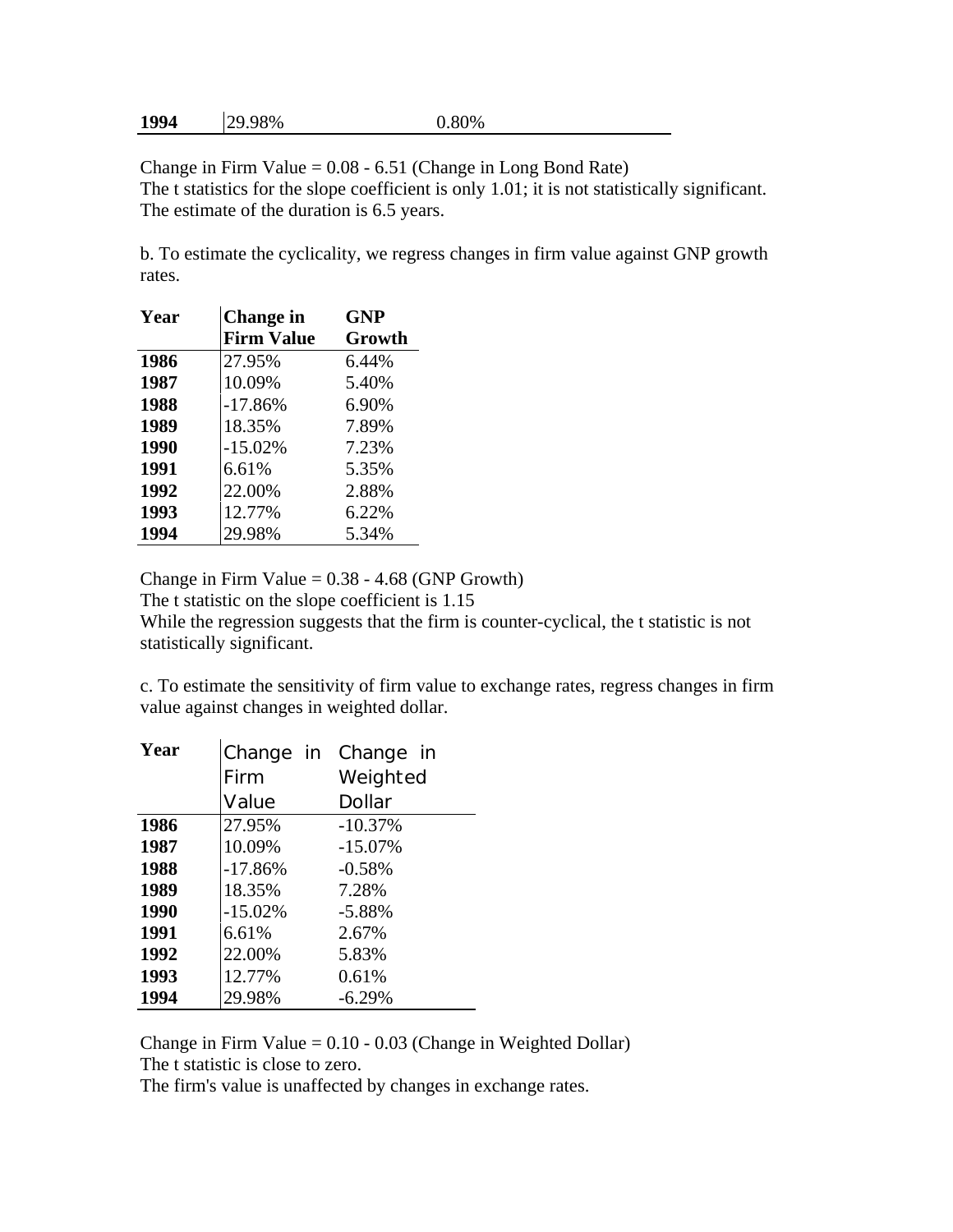| Year | <b>Change in</b>  | <b>Change in</b>      |
|------|-------------------|-----------------------|
|      | <b>Firm Value</b> | <b>Inflation Rate</b> |
| 1986 | 27.95%            | $-1.60%$              |
| 1987 | 10.09%            | 1.80%                 |
| 1988 | $-17.86%$         | 0.40%                 |
| 1989 | 18.35%            | 0.70%                 |
| 1990 | $-15.02%$         | 0.60%                 |
| 1991 | 6.61%             | $-1.20%$              |
| 1992 | 22.00%            | $-1.20%$              |
| 1993 | 12.77%            | 0.00%                 |
| 1994 | 29.98%            | $-0.40%$              |

d. To estimate the sensitivity of firm value to inflation rates, regress changes in firm value against changes in inflation rates.

Change in Firm Value  $= 0.10 - 6.84$  (Change in Inflation Rate) Again, while the results suggest that the firm's value is negatively affected by inflation, the t statistic is only 1.30.

e. On all of these regressions, there is considerable noise in the estimates. If the results from these regressions deviate significantly from industry averages, I would use the industry averages. In addition, if I knew that the firm was planning to enter into new businesses, I would factor these into my analysis.

#### **19-8**

a. To estimate the duration, we regress changes in Op. income against changes in the long bond rate.

| Year | <b>Change in OI</b> | <b>Change in Long Bond Rate</b> |
|------|---------------------|---------------------------------|
| 1986 | $-11.09%$           | $-2.40%$                        |
| 1987 | 17.23%              | 0.40%                           |
| 1988 | 12.84%              | 0.30%                           |
| 1989 | 1.10%               | $-0.40%$                        |
| 1990 | $-17.42%$           | 0.00%                           |
| 1991 | $-25.05%$           | $-0.50%$                        |
| 1992 | 21.05%              | $-0.70%$                        |
| 1993 | 36.96%              | $-0.90%$                        |
| 1994 | 43.03%              | 0.80%                           |

Change in Firm Value =  $0.12 + 9.25$  (Change in Long Bond Rate)

The t statistics for the slope coefficient is only 1.04; it is not statistically significant. A positive coefficient would suggest a short duration.

b. To estimate the cyclicality, we regress changes in firm value against GNP growth rates.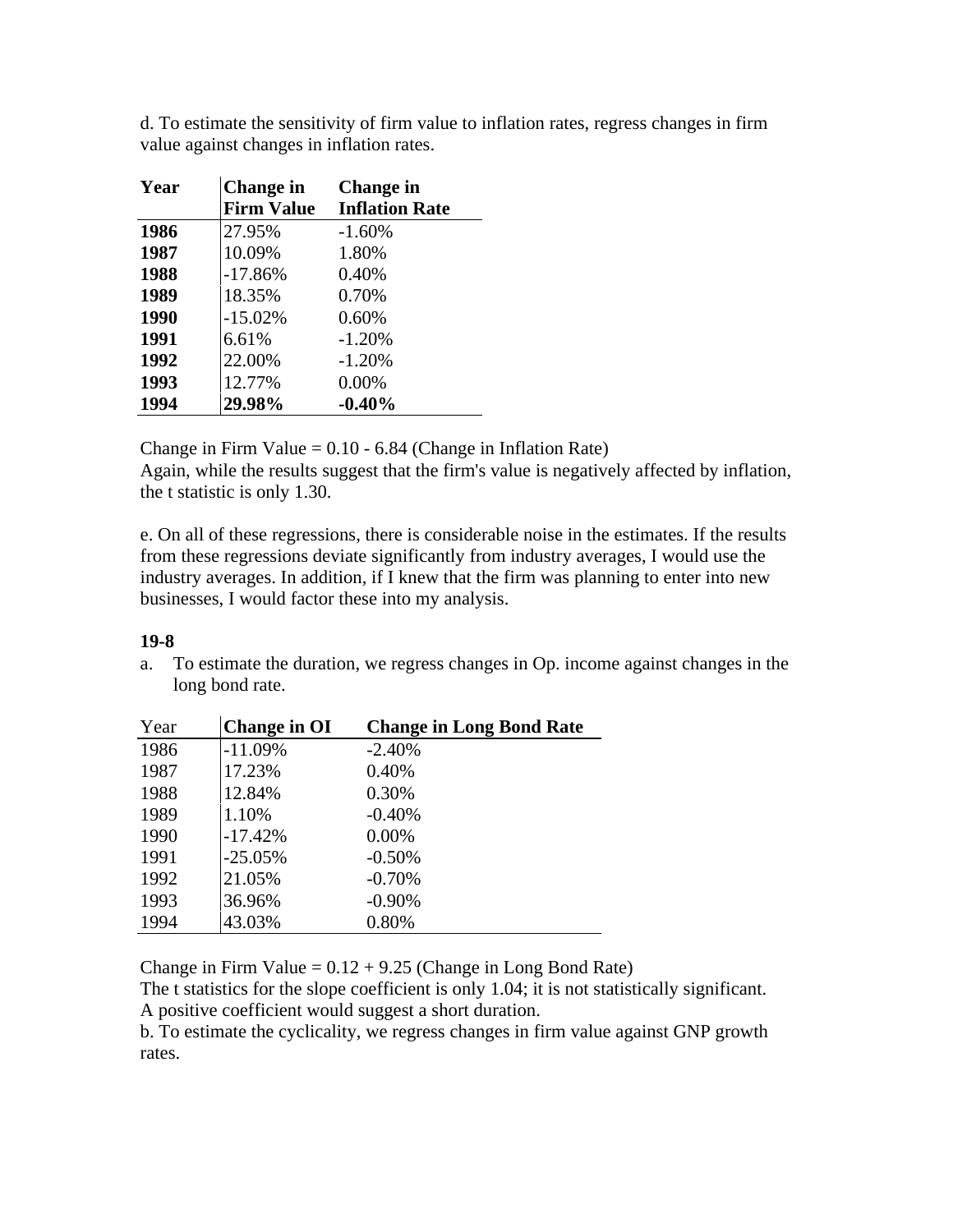| Year | Change in | <b>GNP</b> |
|------|-----------|------------|
|      | OI        | Growth     |
| 1986 | $-11.02%$ | 6.44%      |
| 1987 | 17.23%    | 5.40%      |
| 1988 | 12.84%    | 6.90%      |
| 1989 | 1.10%     | 7.89%      |
| 1990 | $-17.42%$ | 7.23%      |
| 1991 | $-25.05%$ | 5.35%      |
| 1992 | 21.05%    | 2.88%      |
| 1993 | 36.96%    | 6.22%      |
| 1994 | 43.03%    | 5.34%      |

Change in Firm Value  $= 0.40 - 5.25$  (GNP Growth)

The t statistic on the slope coefficient is 0.90

While the regression suggests that the firm is counter-cyclical, the t statistic is not statistically significant.

c. To estimate the sensitivity of firm value to exchange rates, regress changes in firm value against changes in weighted dollar.

| Year | Change    | Change in              |
|------|-----------|------------------------|
|      | in Ol     | <b>Weighted Dollar</b> |
| 1986 | $-11.02%$ | $-10.37%$              |
| 1987 | 17.23%    | $-15.07\%$             |
| 1988 | 12.84%    | $-0.58%$               |
| 1989 | 1.10%     | 7.28%                  |
| 1990 | $-17.42%$ | $-5.88%$               |
| 1991 | $-25.05%$ | 2.67%                  |
| 1992 | 21.05%    | 5.83%                  |
| 1993 | 36.96%    | 0.61%                  |
| 1994 | 43.03%    | $-6.29%$               |

Change in Firm Value = 0.09 - 0.10 (Change in Weighted Dollar)

The t statistic is close to zero.

The firm's operating income is unaffected by changes in exchange rates.

d. To estimate the sensitivity of firm value to inflation rates, regress changes in firm value against changes in inflation rates.

| Year | <b>Change</b> in  | <b>Change in</b>      |
|------|-------------------|-----------------------|
|      | <b>Firm Value</b> | <b>Inflation Rate</b> |
| 1986 | $-11.02%$         | $-1.60%$              |
| 1987 | 17.23%            | 1.80%                 |
| 1988 | 12.84%            | 0.40%                 |
| 1989 | 1.10%             | 0.70%                 |
| 1990 | $-17.42%$         | 0.60%                 |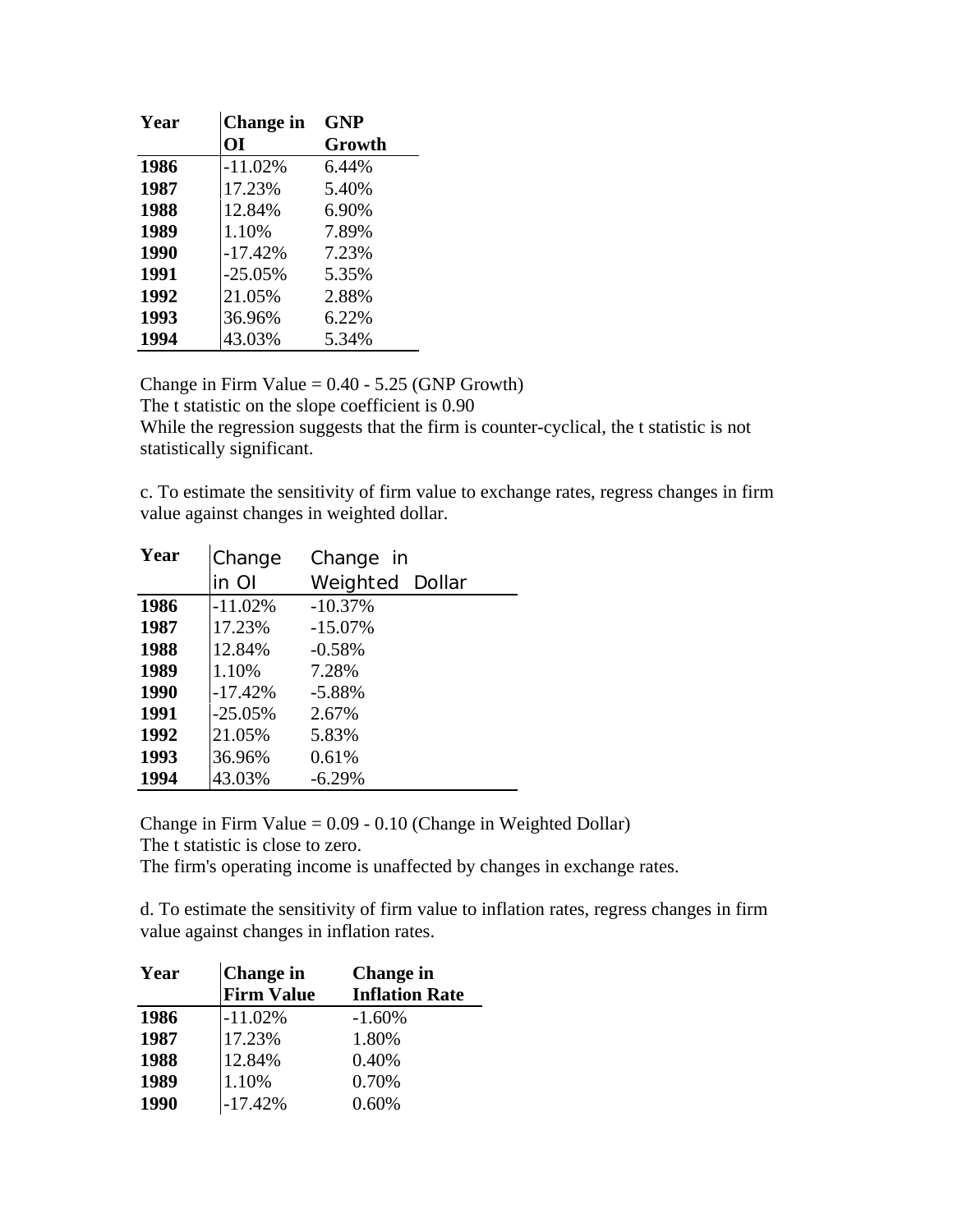| 1991 | $-25.05%$ | $-1.20\%$ |
|------|-----------|-----------|
| 1992 | 21.05%    | $-1.20\%$ |
| 1993 | 36.96%    | $0.00\%$  |
| 1994 | 43.03%    | $-0.40\%$ |

Change in Firm Value  $= 0.09 + 4.05$  (Change in Inflation Rate) While the results suggest that operating income is positively affected by inflation, the t statistic is only 0.51.

e. On all of these regressions, there is considerable noise in the estimates. If the results from these regressions deviate significantly from industry averages, I would use the industry averages. In addition, if I knew that the firm was planning to enter into new businesses, I would factor these into my analysis.

#### **19-9**

When the regression analysis is done with both operating income and firm value as dependent variables, there might be different results from each. The reasons for the differences are as follows:

a. Operating income might be smoothed out, whereas firm value is not.

b. Firm value reflects changes not only in operating income but also in discount rates and expected future growth. I would be more inclined to use firm value to measure duration and sensitivity to economic factors. I would use operating income to examine sensitivity to inflation, especially if floating rate debt is to be issued.

## **19-10**

a. Given that there are significant anti-takeover restrictions in the corporate charter, and assuming that management is not under stockholder pressure, I would argue that Pfizer can move to its optimal gradually rather than quickly.

b. Return on Capital =  $2000 (1-.4) / 8000 = 15.00\%$ 

This return on capital is greater than the cost of capital. If Pfizer can earn similar returns on capital on new projects, I would recommend taking projects, rather than buying back stock or paying dividends.

c. If Pfizer is planning to acquire another company with its excess debt capacity, I would have the following concerns:

1. If it plans to acquire another firm of equivalent risk in health care, my primary concern would be whether it can earn more than its cost of capital on the acquired firm - i.e., it might pay more than fair market value, even after allowing for synergy.

2. If it plans to acquire a firm in another business, in addition to the overpayment concern I would be worried about whether the optimal computed would still continue to hold - if the acquired firm is much riskier, it may alter the optimal.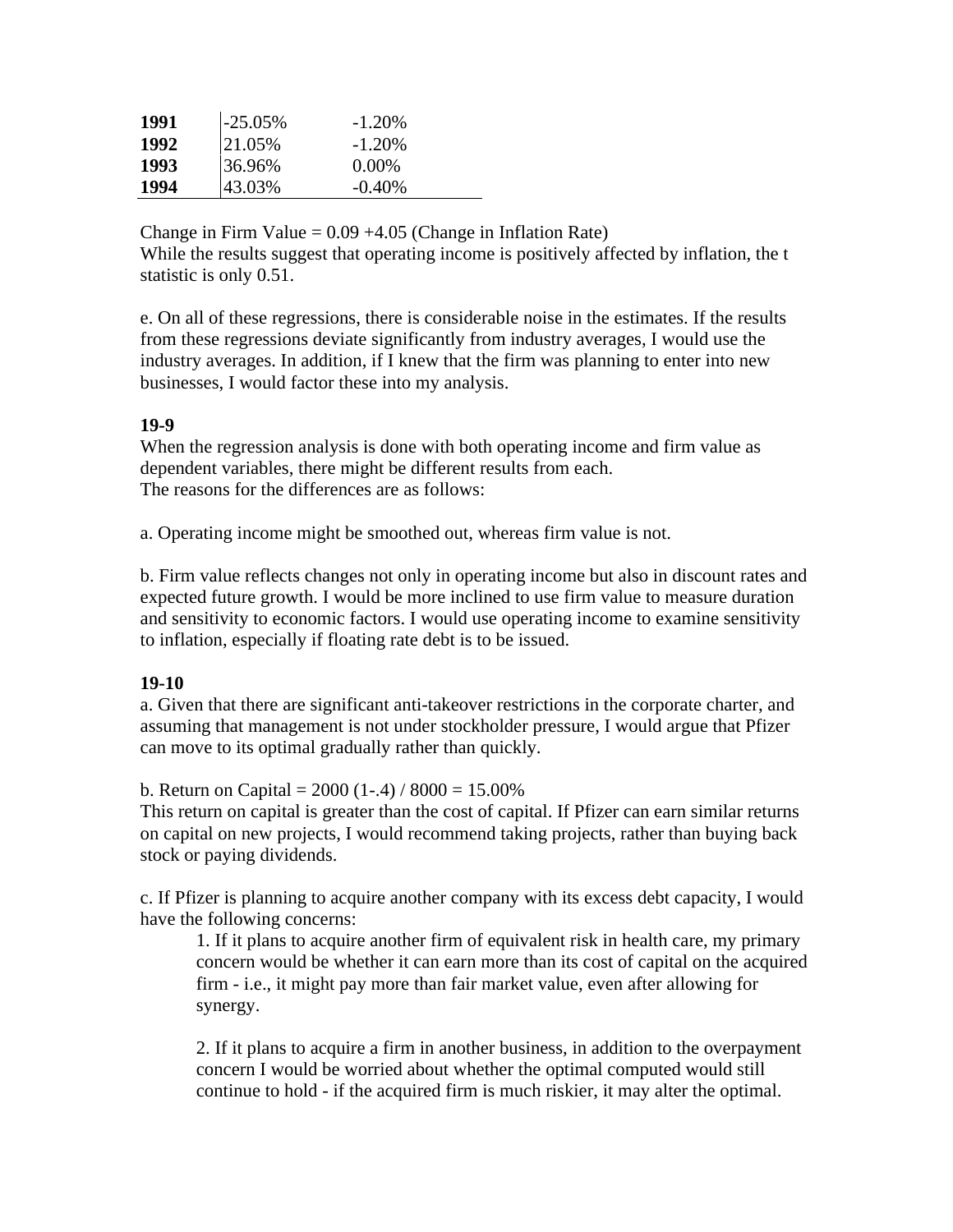# **19-11**

a. Since Upjohn is a potential takeover target, I would suggest moving to the optimal debt ratio quickly.

b. Cost of Equity =  $6.50\% + 1.17(5.5\%) = 12.94\%$ 

While the current return on equity  $>$  current cost of equity, the decline in the return on equity would suggest a greater emphasis on stock buybacks and dividends.

# **19-12**

I would expect steel companies in emerging countries to use far less debt than their mature U.S. counterparts. In addition, I would expect these companies to use convertible debt rather than straight debt.

# **19-13**

a. Given that firm value is negatively affected by changes in interest rates, and that the regression suggests that the duration of the debt should be 6.33 years, I would argue that Bethlehem Steel should have debt with a maturity greater than a year.

b. It might make sense, however, for Bethlehem Steel to use short term debt to finance long term projects, if:

(1) they believe that they are much less risky than the market assesses them to be (bond ratings, betas.)

(2) they anticipate changing their business mix in the near future and enter different businesses.

(3) they believe that they can forecast changes in the term structure better than other market participants.

## **19-14**

The assets that are purchased with the debt tend to have long lives and produce cash flows over decades -> hence the debt is long-term.

The cash flows tend to be fairly stable over time -> hence fixed-rate debt The investments tend to be in the United States, with cash flows in dollars - hence, dollar denominated.

## **19-15**

a. It can be argued that the slope coefficient is a measure of the duration of the assets owned by these firms; hence, it can determine the duration of the debt.

b. The slope coefficients are estimated with substantial noise; I would use the average across all 6 firms as my measure of duration for each of them. Average Slope Coefficient  $= 8.93$ 

## **19-16**

a. Based upon the regressions, I would argue that Motorola's assets

1. have a duration of about 4 years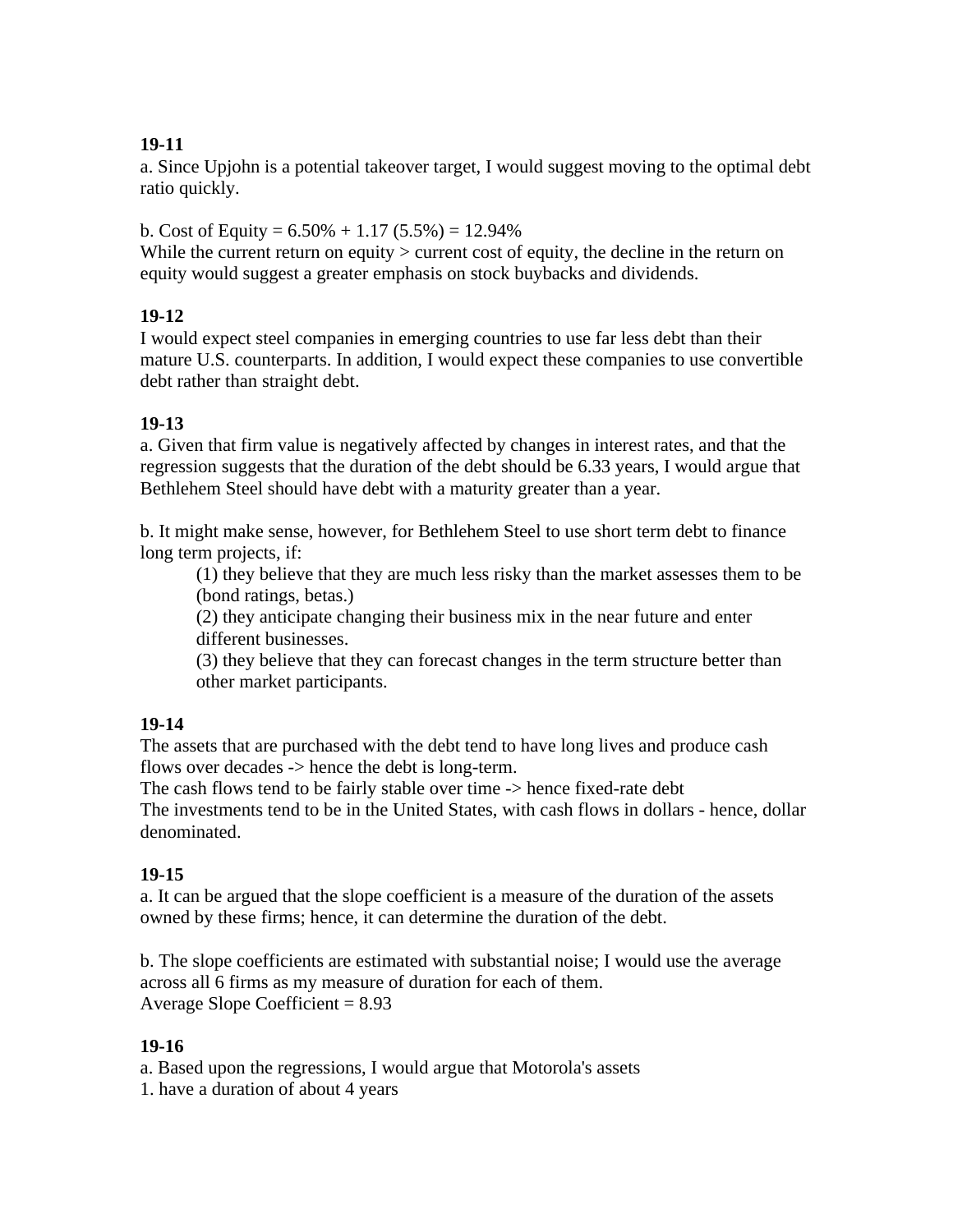2. are cyclical, since firm value moves with the economy

3. are negatively affected by changes in inflation rates.

4. are negatively affected by a weaker dollar

I would design medium-term, fixed-rate debt, with an average duration of 4 years.

b. I would consider adding a call option to the debt which is linked to a high-technology stock index. Thus, when high technology stocks do well, the debt will become more valuable.

## **19-17**

I would argue for the issuance of convertible debt. This would allow for a low coupon rate, and would ensure that the value of the debt will increase if the firm is doing well.

## **19-18**

I would expect these companies to use floating-rate dollar debt, since their cash flows tend to move with inflation. The external restrictions on investment policy will also reduce any concerns bondholders might have about expropriation and allow them to borrow long-term.

## **19-19**

Given that cash flows move with inflation, I would use floating rate debt. One feature that ACM might consider adding on to its debt is a call option on a commodity - such as copper, zinc or magnesium - that the company produces. This will reduce the interest rate that ACM will have to pay on the debt and tie cash flows on it much more directly to commodity prices.

#### **19-20**

There are a number of reasons why a company may continue to use debt issued in one currency to finance projects with cash flows in another currency.

1. The company might have a better reputation in one market than another - thus, it might be able to borrow on better terms in that market.

2. The markets in the currency in which the project is denominated might not be liquid or developed enough to borrow large amounts.

3. The company might have so many projects in so many different currencies that it believes that it is both diversified across currencies, and it is not cost-effective to borrow in all of these currencies.

4. It might be cheaper to borrow in the company's home currency, and use other approaches (options, futures) to hedge risk.

#### **19-21**

I would disagree. By using short-term debt to finance long-term projects, the CFO is exposing the firm to refinancing risk. If we factor in both this risk and the expected rates